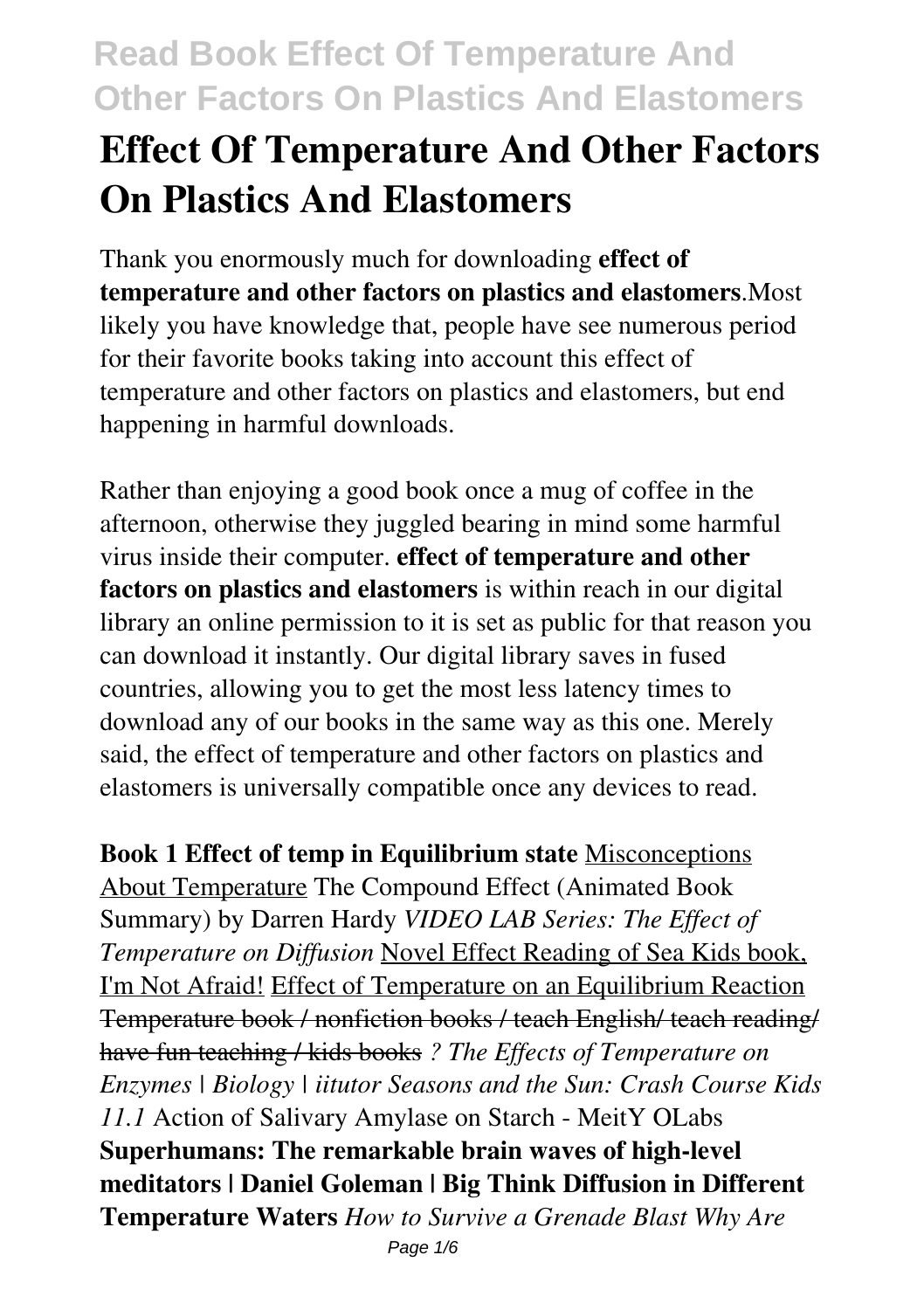*96,000,000 Black Balls on This Reservoir? Parallel Worlds Probably Exist. Here's Why Why physical books still outsell e-books | CNBC Reports BookWars: E-books vs. Printed Books - Infographic Video After Effects Tutorial - 3D Flip book animation - 84* Diffusion and Temperature: Water \u0026 Pen ink \u0026 Vinegar **The 7 Habits of Highly Effective People Summary** how to make a flip book How Big Will My Book Be? (Includes book size examples) What will be effect of temperature on rate constant ?... do you know how to read a book? After Effects Tutorial - Animate Falling Books Ewaste electrolysis how to set current and voltage Respiration A-level Required Practical: Effect of temperature on dehydrogenase in yeast using TTC *States of Matter and Changes of State - Science for Kids how to make flip book effect at Powerpoint Presentation* How temperature affects the rate of evaporation, class 9 Science Effect Of Temperature And **Other** 

Temperature has a direct effect on whether a substance exists as a solid, liquid or gas. Generally, increasing the temperature turns solids into liquids and liquids into gases; reducing it turns gases into liquids and liquids into solids.

#### What Is the Effect of Temperature on States of Matter ...

High (and low) temperatures can have a significant impact on plastics processing and applications, particularly in industries such as automotive, aerospace, oil and gas, packaging, and medical devices, where metals are increasingly being replaced by plastics.

### The Effect of Temperature and other Factors on Plastics ...

This reference guide brings together a wide range of critical data on the effect of temperature on plastics and elastomers, enabling engineers to make optimal material choices and design decisions. The effects of humidity level and strain rate on mechanical and electrical properties are also covered. The data are supported by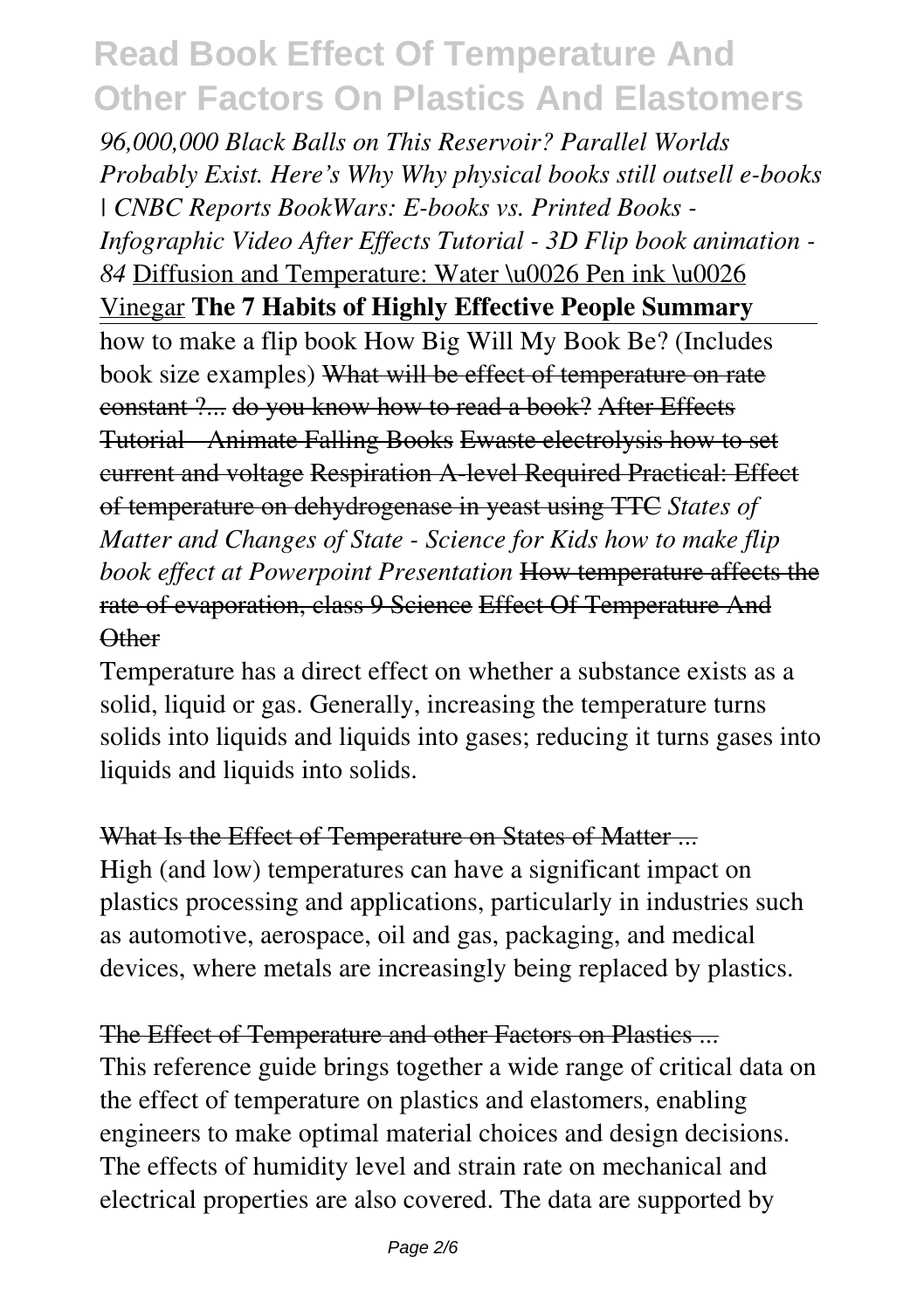explanations of how to make use of the data in real world ...

The effect of temperature and other factors on plastics ... Most plastic products and parts are expected to be used in environments other than room temperature and standard humidity conditions. Chapters 2-10 are a databank that serves as an evaluation of plastics as they are exposed to varying operating conditions at different temperatures, humidity, and other factors.

#### Effect of Temperature and other Factors on Plastics and ...

Effect of Temperature. Like all other semiconductor devices, solar cells are sensitive to temperature. Increases in temperature reduce the band gap of a semiconductor, thereby effecting most of the semiconductor material parameters. The decrease in the band gap of a semiconductor with increasing temperature can be viewed as increasing the energy of the electrons in the material.

#### Effect of Temperature | PVEducation

Effect of Temperature and other Factors on Plastics and Elastomers-Laurence W. McKeen 2008-12-05 This book is an update to the first edition compiled and published in 1990 by William Woishnis. A lot has changed in the field since 1990 and a lot has not changed.

Effect Of Temperature And Other Factors On Plastics And ... And the impacts of rising temperatures aren't waiting for some farflung future–the effects of global warming are appearing right now. The heat is melting glaciers and sea ice, shifting...

Global warming and climate change effects: information and ... A decrease in temperature can also have a negative effect on cell membranes and cells. At low temperature, the fatty acid tails of the phospholipids move less and become more rigid. This decreases the overall fluidity of the membrane, also decreasing its permeability and potentially restricting entry of important molecules such as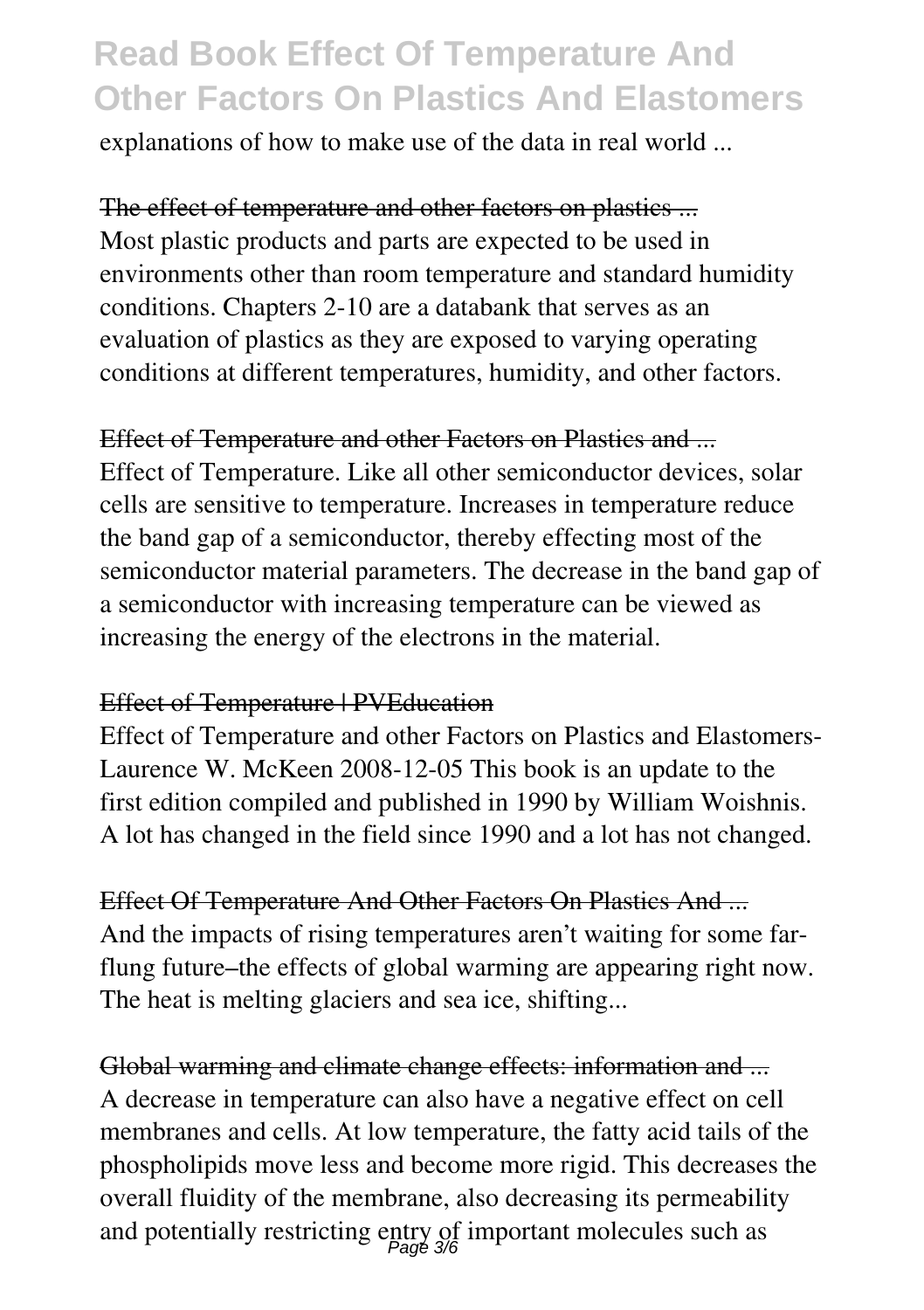oxygen and glucose into the cell.

### The Effect of Temperature on Cell Membranes | Sciencing

As you increase the temperature the rate of reaction increases. As a rough approximation, for many reactions happening at around room temperature, the rate of reaction doubles for every 10°C rise in temperature. You have to be careful not to take this too literally. It doesn't apply to all reactions.

#### The effect of temperature on rates of reaction

Effect of Temperature and other Factors on Plastics and Elastomers. This book is an update to the first edition compiled and published in 1990 by William Woishnis. A lot has changed in the field since 1990 and a lot has not changed.

Effect of Temperature and other Factors on Plastics and ... Objective. This study set out to examine the effects of air temperature and humidity on two coronaviruses similar in nature to SARS-CoV. Studying SARS-CoV requires specially trained personnel and biosafety level 4 laboratory containment conditions.

#### Effects of air temperature and relative humidity on ...

Set a colorimeter to percentage absorbance on the blue/green filter. Calibrate by filling a cuvette with distilled water first then add  $2cm<sup>3</sup>$ of beetroot solution from the first temperature to a new cuvette. Place this cuvette into the colorimeter to read the percentage absorbance. Repeat this for all other pieces. Results & Calculations

The Effect of Temperature on Cell Membranes - Snab Biology Ambient temperature and humidity are known to have strong effects on the environmental stability of viruses 1, but there is little data for SARS-CoV-2, and a general quantitative understanding of how temperature and humidity affect virus stability has remained elusive. Here, we characterise the stability of SARS-CoV-2 on an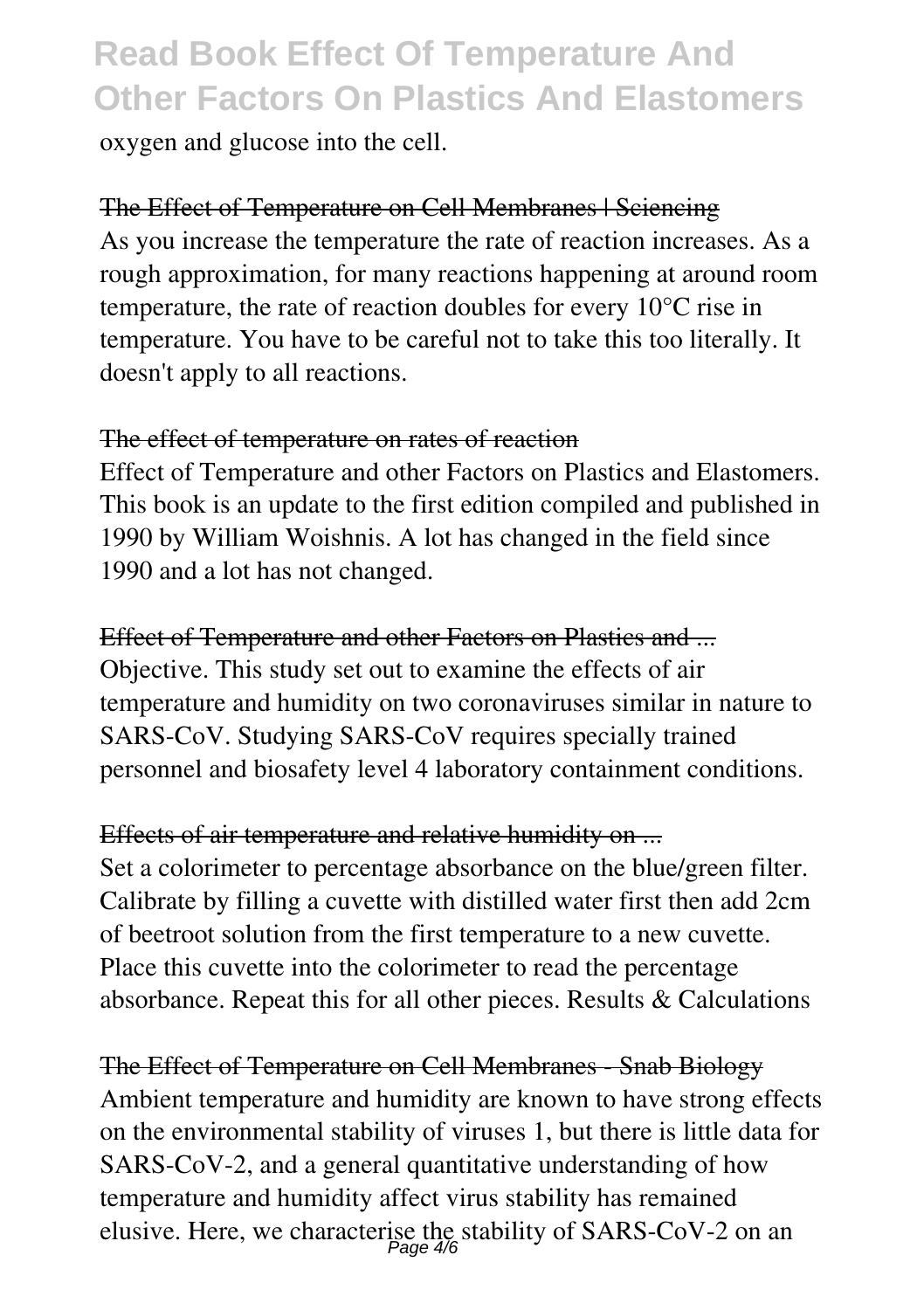inert surface at a variety of temperature and humidity conditions, and introduce a mechanistic model that enables accurate prediction of virus stability in unobserved ...

#### The effect of temperature and humidity on the stability of ...

Buy Effect of Temperature and other Factors on Plastics and Elastomers 2nd ebooks from Kortext.com by McKeen, Laurence W./McKeen, Laurence W./McKeen, Laurence W. from Elsevier Science & Technology published on 12/5/2008. Use our personal learning platform and check out our low prices and other ebook categories!

Effect of Temperature and other Factors on Plastics and ... Purchase Effect of Temperature and other Factors on Plastics and Elastomers - 2nd Edition. Print Book & E-Book. ISBN 9780815515685, 9780815516941

Effect of Temperature and other Factors on Plastics and ... We obtained half lives of between 1.7 and 2.7 days at 20 °C, reducing to a few hours when temperature was elevated to 40 °C. With initial viral loads broadly equivalent to the highest titres excreted by infectious patients, viable virus was isolated for up to 28 days at 20 °C from common surfaces such as glass, stainless steel and both paper and polymer banknotes.

The effect of temperature on persistence of SARS-CoV-2 on ... Effect of Temperature and other Factors on Plastics and Elastomers Book Summary : This book is an update to the first edition compiled and Page 1/3. File Type PDF Effect Of Temperature And Other Factors On Plastics And Elastomers published in 1990 by William Woishnis. A lot has changed in the field since 1990 and a lot has not changed.

```
Effect Of Temperature And Other Factors On Plastics And ...
Page 5/6
```